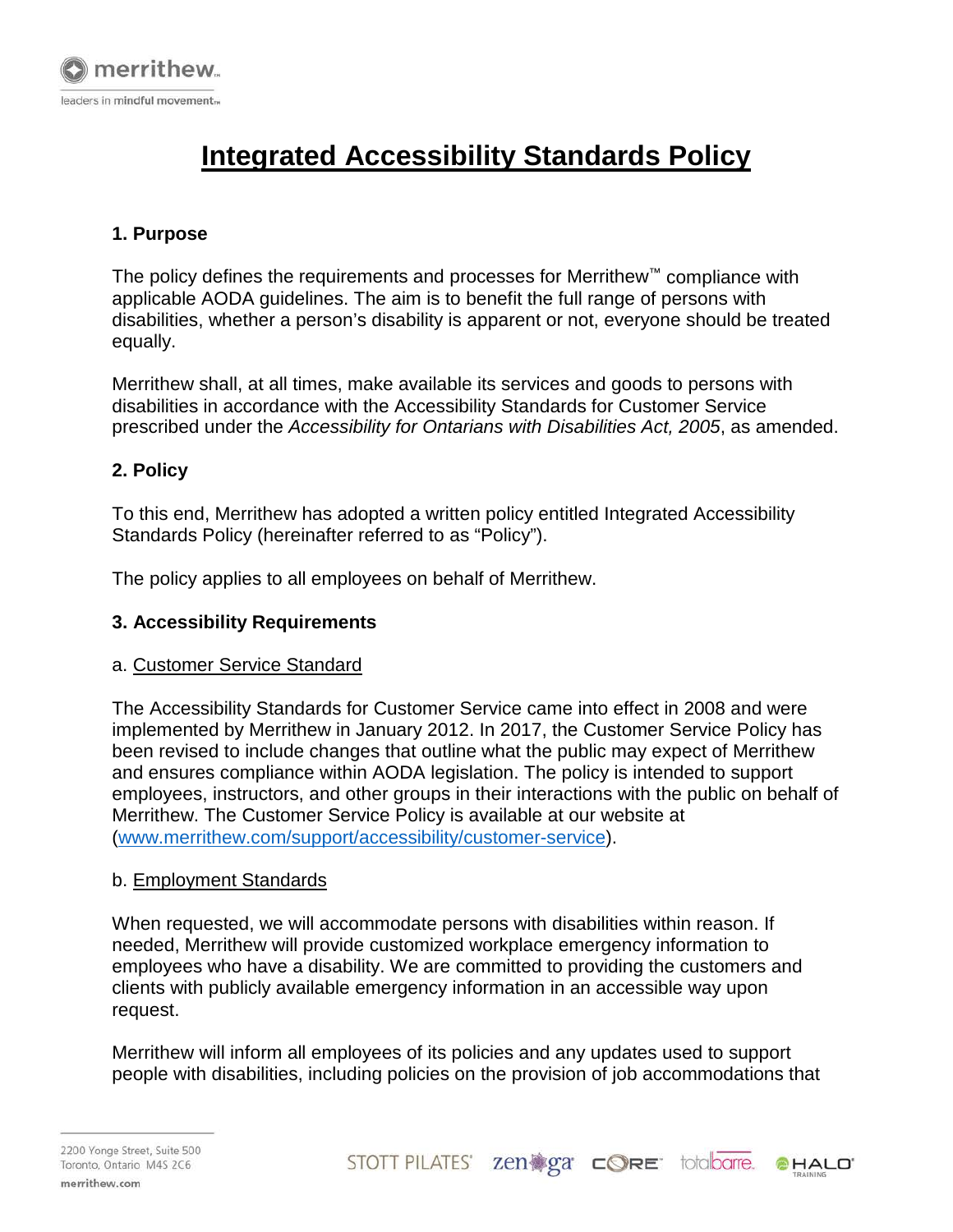

take into account an employee's accessibility needs. This particular information shall be provided to new Merrithew employees after they begin their employment and at any time throughout their employment as needed.

The Employment Standard builds upon the existing requirement under the Ontario's Human Rights Code in relation to accommodating individuals with disabilities throughout the job application process and the employment relationship. Merrithew has ensured that the following aspects comply with this standard:

- Recruitment and Selection Merrithew shall notify employees, potential applicants and the public about the availability of accommodations for applicants with disabilities during the recruitment process. In addition, Merrithew will notify job applicants when they are selected to participate in further assessment that accommodations are available upon request in relation to the materials or processes to be used in the selection process.
- Successful Applications Merrithew will ensure that when making offers of employment, we will notify the successful applicant that policies for accommodating employees with disabilities are in place and available.

Merrithew has a written process for the development of documented Individual Accommodation Plans for employees with disabilities. IAPs shall include any information regarding accessible formats and communication supports provided, individualized workplace emergency response information, and shall identify any other accommodation that is to be provided either on a temporary or permanent basis, within reason.

Merrithew will maintain a documented return to work process for employees who have been absent from work due to a disability and who require disability-related accommodations in order to return to work. The return to work process outline the steps that Merrithew will take to facilitate the return to work.

### c. Training

Merrithew will provide training to employees and instructors who provide goods and services on behalf of Merrithew on Ontario's accessibility laws and on the Human Rights Code as it pertains to people with disabilities. Training will be provided on an ongoing basis and whenever changes are made to the policies, procedures and practices or plans. A record will be kept of the Merrithew employees and instructors who have received training, including the dates when training was provided and a summary of the content provided of the training. All new employees and instructors will receive training as part of their orientation at Merrithew.

### d. Information and Communication Standard